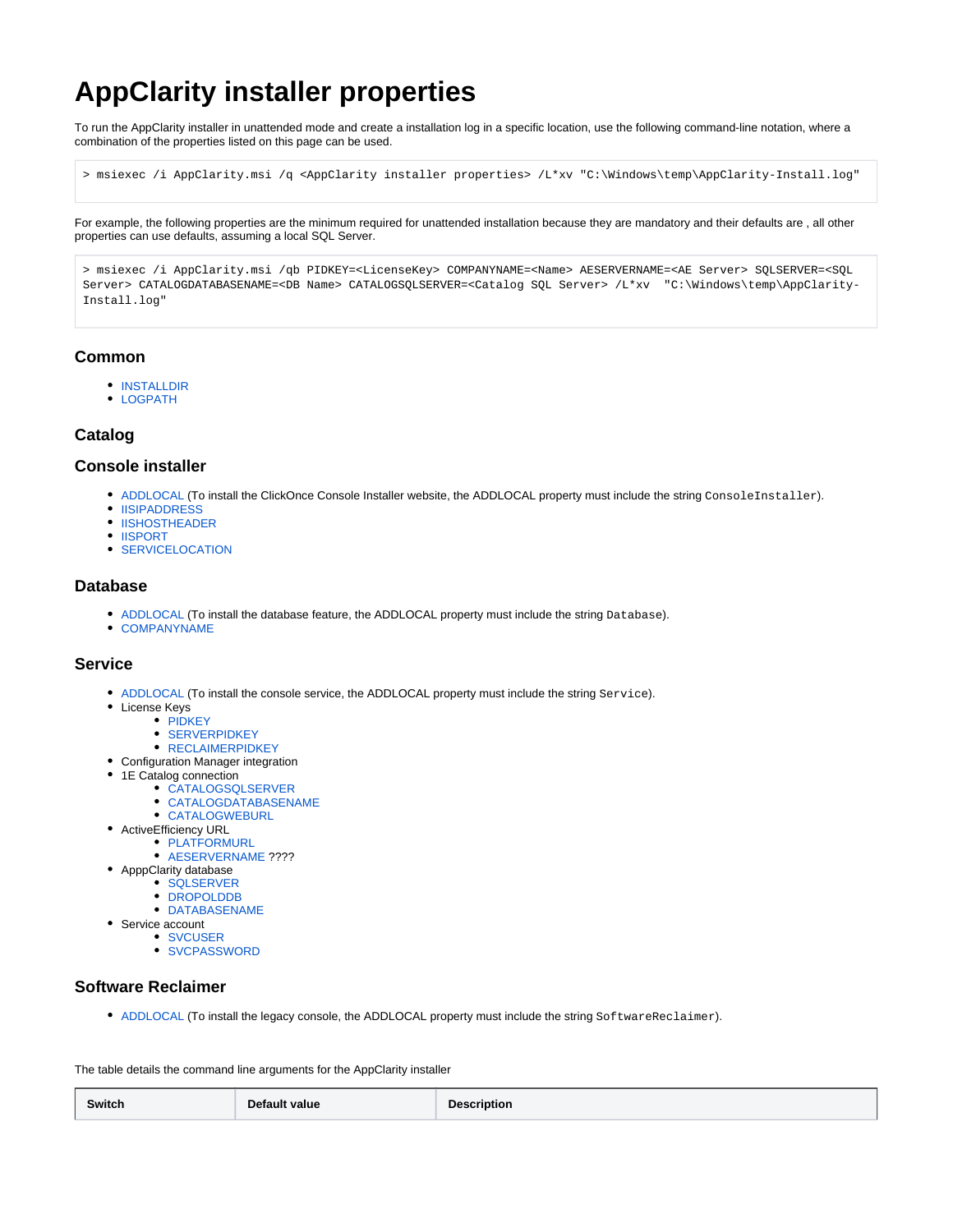<span id="page-1-13"></span><span id="page-1-12"></span><span id="page-1-11"></span><span id="page-1-10"></span><span id="page-1-9"></span><span id="page-1-8"></span><span id="page-1-7"></span><span id="page-1-6"></span><span id="page-1-5"></span><span id="page-1-4"></span><span id="page-1-3"></span><span id="page-1-2"></span><span id="page-1-1"></span><span id="page-1-0"></span>

| <b>ADDLOCAL</b>                 | All                                         | Recommended to leave this blank, which will install all features.                                                                                                                                                                                                                                                                                                    |
|---------------------------------|---------------------------------------------|----------------------------------------------------------------------------------------------------------------------------------------------------------------------------------------------------------------------------------------------------------------------------------------------------------------------------------------------------------------------|
|                                 |                                             | To install one or more features separately, specify a comma-separated list of<br>feature names:                                                                                                                                                                                                                                                                      |
|                                 |                                             | • Service – installs the AppClarity service component<br>• Console - installs the legacy console<br>• ConsoleInstaller – installs the ClickOnce console installer website<br>• Database – installs the database component (<br>• SoftwareReclaimer - installs the Software Reclaimer component<br>(source files that you can copy later to create Reclaimer package) |
|                                 |                                             | The values for ADDLOCAL are case sensitive and must be used as above.                                                                                                                                                                                                                                                                                                |
| <b>AESERVERNAME</b>             |                                             | NetBIOS name of the server hosting ActiveEfficiency but localhost can be used<br>if ActiveEfficiency is installed on the same server as AppClarity.                                                                                                                                                                                                                  |
|                                 |                                             | You must use the NetBIOS name of the ActiveEfficiency server as there is<br>currently a known issue relating to using the FQDN for servers that requires a<br>manual to the AppClarity configuration files to resolve this. Please contact 1E<br>support for details.                                                                                                |
| CATALOGDATABASENAME   1ECatalog |                                             | Database name of the 1E Catalog database.                                                                                                                                                                                                                                                                                                                            |
| CATALOGSQLSERVER                |                                             | Connection details for the SQL Server instance that hosts the 1E Catalog<br>database.                                                                                                                                                                                                                                                                                |
|                                 |                                             | This can be defined in the following formats:                                                                                                                                                                                                                                                                                                                        |
|                                 |                                             | • localhost – uses the local default instance<br>• ServerName – uses a remote server aw the default instance<br>• ServerName\Instance – uses a remote server and named instance with<br>reference to a dynamic port<br>• ServerName, Port - uses a remote server and instance defined by its<br>fixed port                                                           |
|                                 |                                             | When installing onto a clustered SQL instance, you need to use the ServerName\<br>Instance format to locate it. For this to work, the domain administrator needs to<br>have manually registered SPN for the SQL instance if the SQL Server is running<br>under a domain user account.                                                                                |
| <b>CATALOGWEBURL</b>            |                                             | WebServer name (where 1ECatalog website is hosted)                                                                                                                                                                                                                                                                                                                   |
| <b>COMPANYNAME</b>              |                                             | Name of your organization. This value is used in all AppClarity reports.                                                                                                                                                                                                                                                                                             |
| DATABASENAME                    | AppClarity                                  | Name of the AppClarity database.                                                                                                                                                                                                                                                                                                                                     |
| <b>DROPOLDDB</b>                | <b>Disabled</b>                             | Drops the existing AppClarity database before the installation takes place. If you<br>want to keep your existing database, make a backup of it before installation<br>regardless of the DROPOLDDB argument.                                                                                                                                                          |
| <b>IISHOSTHEADER</b>            |                                             | Host header for the ClickOnce website. Users will need to use this name when<br>browsing to the site if used. You will also need to set the DNS to de-reference it<br>form its IP address.                                                                                                                                                                           |
| <b>IISIPADDRESS</b>             |                                             | IIS IP address for the ClickOnce website.                                                                                                                                                                                                                                                                                                                            |
| <b>IISPORT</b>                  | 80                                          | IIS port for the ClickOnce website.                                                                                                                                                                                                                                                                                                                                  |
| <b>INSTALLDIR</b>               | $C:\P$ rogram Files (x86)<br>\1E\AppClarity | Installation directory for AppClarity.                                                                                                                                                                                                                                                                                                                               |
| <b>LOGPATH</b>                  | C:<br>\ProgramData\1E\AppClarity            | Path to the AppClarity log file.                                                                                                                                                                                                                                                                                                                                     |
| <b>PIDKEY</b>                   |                                             | AppClarity can support desktop and server software license management, each<br>hardware type requires its own license key. Use this argument for desktop<br>support. It does not come with a 30-day evaluation license. Contact sales@1e.com<br>to obtain an evaluation key.                                                                                         |
| PLATFORMURL                     |                                             |                                                                                                                                                                                                                                                                                                                                                                      |